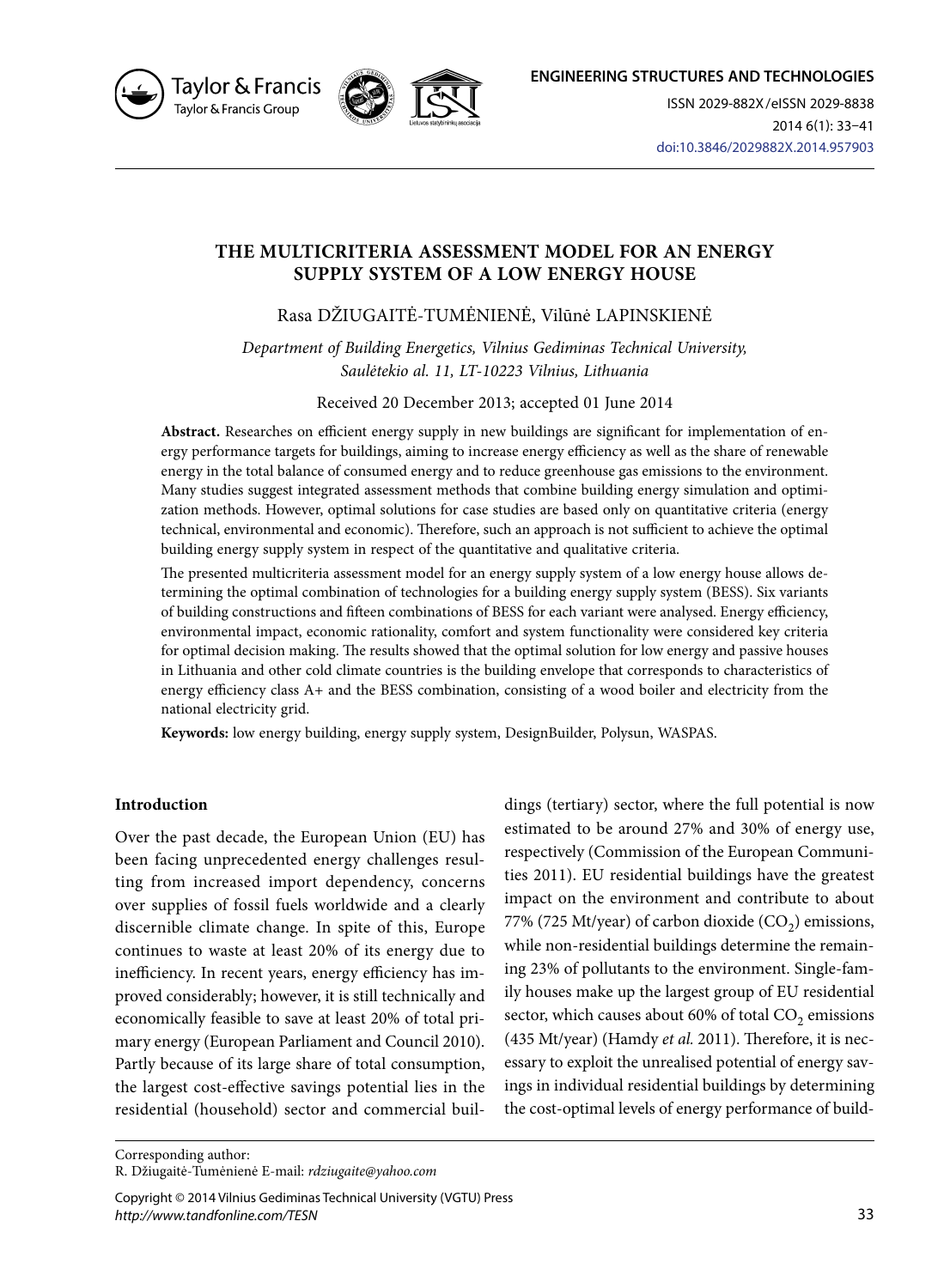ings and increasing the number of nearly zero-energy buildings. It should be noted that Lithuania has no national indicators for the primary energy demand of buildings and greenhouse gas emissions, which motivate the extent of energy use from renewable energy resources, the reduction of environmental impact and the improvement of energy efficiency in buildings. The main factors influencing building energy demand are: climatic conditions; indoor thermal comfort conditions; thermal, architectural and structural features of a building; air-tightness of the building envelope; operating mode of the building; and engineering systems. Therefore, the feasible combinations of energy efficient measures for building envelope and energy supply systems have to be evaluated in order to reach the optimal energy efficiency level of the building. However, during the complex evaluation of building energy efficiency, a large number of parameters and interrelated variables are obtained, which influence the final level of the building's energy efficiency (Diakaki *et al.* 2008). Consequently, it is difficult to find an optimal set of energy efficiency-related measures by using the best practice and the traditional selection approaches (Machairas *et al.* 2014; Luna-Rubio *et al.* 2012). Recently, the development of methods for integrated evaluation of building energy performance has increased. These methods combine the building energy modelling and different optimization techniques, in order to reduce the search for the optimal solution, provide a clear and informative final result (Dufo-López, Bernal-Agustín 2009; Hamdy *et al.* 2013; Ihm, Krarti 2012; Kayo, Ooka 2010; Magnier, Haghihat 2010; Ooka, Komamura 2009).

This article presents the integrated assessment for the optimal energy supply system of a low energy house, combining modelling of the building and its energy supply system with the decision making method. The objective of this research is to determine the optimal solution of the building energy supply, considering energy, ecological, economic, comfort and system functionality criteria.

## **1. Methodology**

In this paper, the algorithm of the multicriteria assessment model for a building energy supply system is used in order to determine the optimal combination of technologies of building energy supply system (BESS) considering energy, environmental impact, economic, comfort and functionality criteria (Fig. 1).



Fig. 1. The algorithm of the multicriteria assessment model for a building energy supply system

The developed method provides detailed analysis of a building's energy consumption and possible combinations of energy supply systems, to make a rational solution according to selected criteria (energy efficiency, environmental impact, cost, comfort and functionality). In this case study, the energy modelling tool DesignBuilder was used to determine the building energy demand (EnergyPlus Energy Simulation 2013). Selected combinations of technologies for a building energy supply system (see Table 1) were modelled using the modelling tool PolySun (Polysun 2000).

Table 1. Selected combinations of technologies for the energy supply system of a building

| Firewood    | D1              | Wood boiler (WB)                                         |  |  |
|-------------|-----------------|----------------------------------------------------------|--|--|
|             | D <sub>2</sub>  | Wood boiler, solar collectors (SC)                       |  |  |
|             | D <sub>3</sub>  | Wood boiler, solar collectors,<br>solar cells (PV)       |  |  |
| Pellets     | D <sub>4</sub>  | Pellet boiler (PB)                                       |  |  |
|             | D <sub>5</sub>  | Pellet boiler, solar collectors                          |  |  |
|             | D <sub>6</sub>  | Pellet boiler, solar collectors,<br>solar cells          |  |  |
| Natural gas | D7              | Condensing gas boiler (GB)                               |  |  |
|             | D <sub>8</sub>  | Condensing gas boiler, solar collectors                  |  |  |
|             | D <sub>9</sub>  | Condensing gas boiler, solar<br>collectors, solar cells  |  |  |
| Electricity | D10             | Air-water heat pump (HP <sub>air-water</sub> )           |  |  |
|             | D11             | Air-water heat pump, solar collectors                    |  |  |
|             | D <sub>12</sub> | Air-water heat pump, solar collectors,<br>solar cells    |  |  |
|             | D13             | Ground-water heat pump<br>$(HP_{\text{ground-water}})$   |  |  |
|             | D14             | Ground–water heat pump,<br>solar collectors              |  |  |
|             | D <sub>15</sub> | Ground-water heat pump,<br>solar collectors, solar cells |  |  |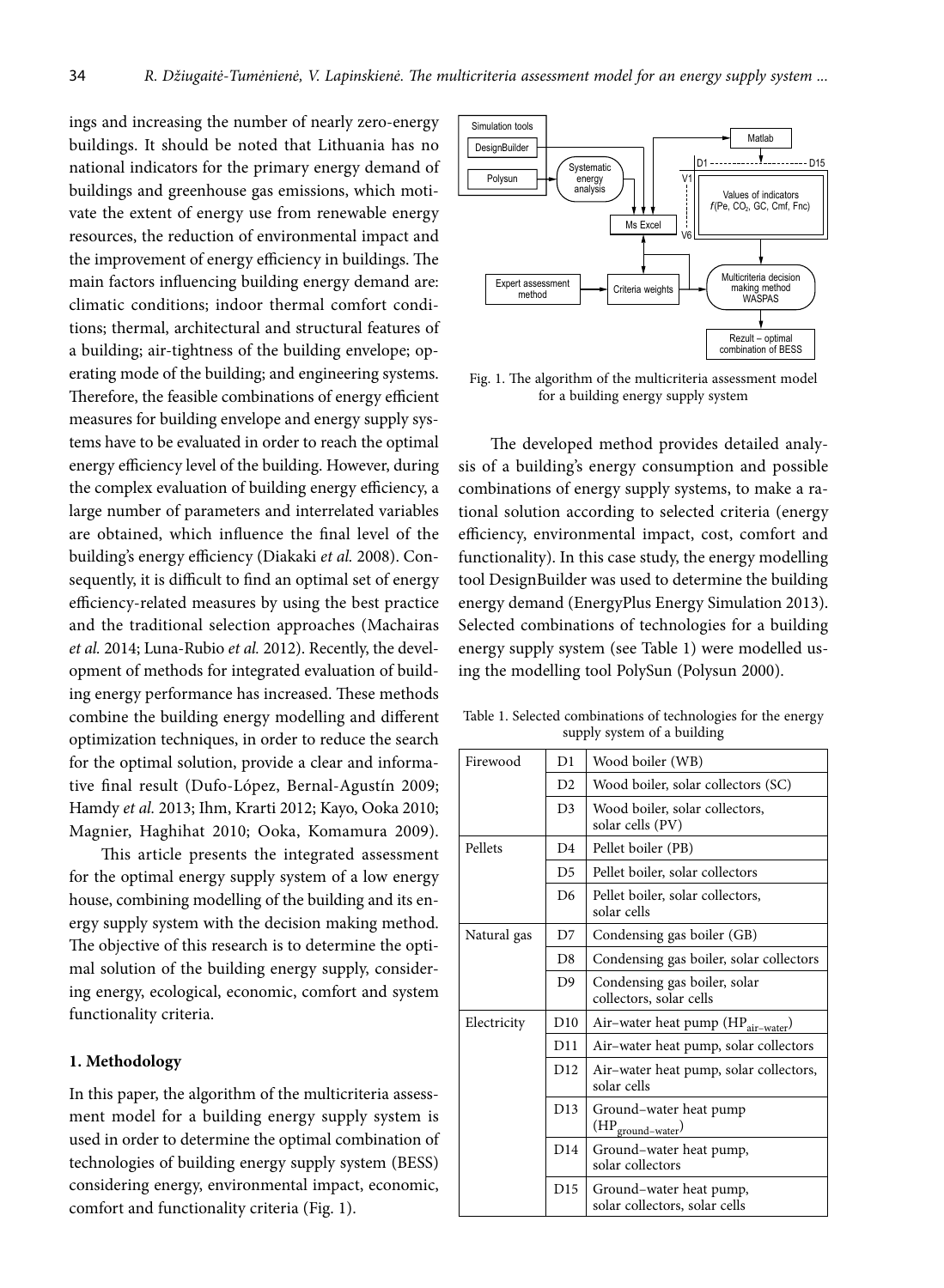Results of the simulation of BEES combinations were processed by using the systematic energy analysis. The energy analysis of different subsystems (emission, distribution, storage, generation) pertaining to selected combinations of building energy supply system was performed according to EN 15316-1. Losses and energy performance factors of building energy systems were identified. Matlab and MS Excel computer programmes were used for data processing and analysis of output results from modelling programs.

The multicriteria decision making method WAS-PAS was chosen to evaluate combinations of technologies pertaining to a building energy supply system (Zavadskas *et al.* 2012). WASPAS method calculations were carried out using equations  $(1)$ ,  $(2)$ ,  $(3)$ ,  $(4)$ ,  $(5)$ , which can be described as follow:

– normalized values for WASPAS method:

$$
\overline{x}_{ij} = \frac{\min_i x_{ij}}{x_{ij}},
$$
\n(1)

where  $i = \overline{1,m}$ ;  $j = \overline{1,n}$ , if optimal value is min;

$$
\overline{x}_{ij} = \frac{x_{ij}}{\max_i x_{ij}},
$$
 (2)

where  $i = 1, m$ ;  $j = 1, n$ , if optimal value is max;

– weighted and normalized values for the summarized part of WASPAS method:

$$
\overline{\overline{x}}_{ij,sum} = \overline{x}_{ij} q_j,
$$
\n(3)

where  $i = \overline{1,m}$ ;  $j = \overline{1,n}$ ;

– weighted and normalized values for the multiplication part of WASPAS method:

$$
\bar{\bar{x}}_{ij,mult} = \bar{x}_{ij}^{q_j}, \qquad (4)
$$

where  $i = \overline{1, m}$ ;  $j = \overline{1, n}$ .

The final results of WASPAS calculation are carried out with this equation:

$$
WPS_i = 0.5 \sum_{j=1}^{n} \overline{x}_{ij} + 0.5 \prod_{j=1}^{n} \overline{x}_{ij},
$$
 (5)

where  $i = 1, m; j = 1, n$ .

The weights of each criterion  $(x_1 -$  energy,  $x_2$ ecological,  $x_3$  – economic,  $x_4$  – comfort,  $x_5$  – functionality) were determined using the expert assessment method. The experts filled in 28 questionnaires to assess the significance of each criterion according to the rating scale. Criteria weights (*qj* ) were calculated using the AHP (Analytic Hierarchy Process) pairwise comparison method (Saaty, Erdener 1979; Podvezko 2009).

Criteria weights determined according to the results of questionnaires and the pairwise comparison method are presented in Table 2.

Table 2. The pairwise comparison of criteria weights  $(q_1, q_2, q_3, q_4, q_5)$ 

|         | $x_1$ | $x_2$ | $x_3$ | $x_4$ | $x_{5}$ | Σ      | q     |
|---------|-------|-------|-------|-------|---------|--------|-------|
| $x_1$   |       | 1.19  | 1.02  | 0.94  | 0.96    | 4.116  | 0.204 |
| $x_2$   | 0.8   |       | 0.83  | 0.77  | 0.78    | 3.224  | 0.160 |
| $x_3$   | 1.0   | 1.2   |       | 0.94  | 0.96    | 4.073  | 0.202 |
| $x_4$   | 1.1   | 1.3   | 1.1   |       | 1.02    | 4.449  | 0.220 |
| $x_{5}$ | 1.0   | 1.3   | 1.0   | 1.0   |         | 4.344  | 0.215 |
|         |       |       | Σ     |       |         | 20.206 | 1.000 |

After identification of criteria weights, the initial decision making matrix was formed with the help of the computer programme Matlab for further multicriteria analysis using method WASPAS. The initial decision making matrix contains simulation results for 15 combinations: primary energy demand,  $CO<sub>2</sub>$  emission, global cost, the level of comfort and system functionality; the criteria and weights for all these indicators. The result of multicriteria evaluation is the optimal combination of technologies of a building energy system.

#### **2. Case study**

In order to show the application of the introduced BESS model, the assessment of a low energy house with 6 different construction types and 15 combinations of BESS technologies is presented.

## **2.1. Theoretical model of energy balance in a low energy building**

In this case, the research object is an existing individual low energy house, located in Vilnius (Fig. 2). A theoretical building model was created by DesignBuilder, based on engineering data and architectural plans of the building.

*Architectural and constructional solutions*. The single family house has one floor with the total heated area of 160.24  $m<sup>2</sup>$  and the volume of 480.72  $m<sup>3</sup>$ . The main facade is oriented to north-east. The house is divided into three zones: a living-dining room, kitchen and bedrooms with auxiliary premises. The ratio of window-to-wall is 16%, the biggest glazed facade of  $17.5$  m<sup>2</sup> is in the south facade. The structural system of the house is a residual formworks system from polystyrene foam blocks. The polystyrene foam blocks are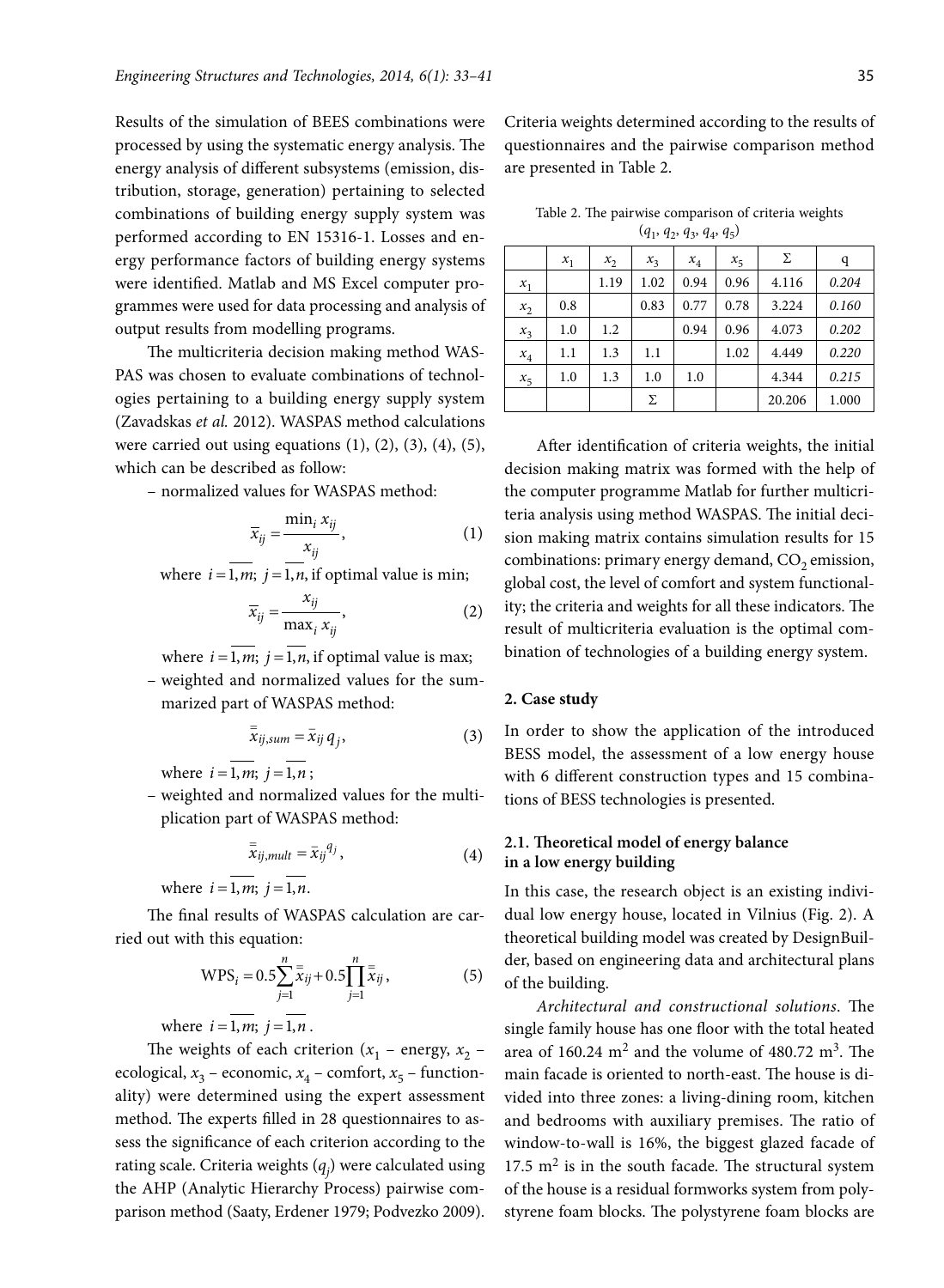

Fig. 2. Plan of the low energy house (the research object)

composed of hollow blocks, which are interconnected tightly and have formed connections on the connecting surface. During construction works, the inner cavity of hollow blocks was reinforced using reinforcement bars and filled with fluid concrete mixture. This case study presents six different construction types (from V1 to V6) for the house, where the extra insulation of polystyrene foam slabs is foreseen on the exterior facades.

The heat transfer coefficients of building construction variants are presented in Table 3. The heat transfer coefficients of the building elements and solar heat gain coefficients of windows are the main parameters, causing the biggest impact to the building energy demand.

*Location and climatic data.* Building energy modelling was performed using climatic data of Kaunas. Weather data was taken from IWEC (*International Weather for Energy Calculations*) database (IWEC 2009). The design outdoor air temperature for heating and cooling design was adopted –19.3 °C.

*Occupancy profiles.* Building energy modelling, performed by DesignBuilder, was performed according to typical occupancy profiles for weekdays, weekends and holidays. The following assumptions were made: two adults and three children live in the house; residents are not at home from 10 a.m. up to 5 p.m. on working days. The surplus heat from people and household electrical appliances was set according to the occupancy schedule. For simulation, the following heat flux densities were used:  $3.06 \text{ W/m}^2$  in the dining room, 30.28 W/m<sup>2</sup> in the kitchen, 3.58 W/m<sup>2</sup> in the bedroom area.

*Comfort*. Different indoor temperatures are maintained in the separate building zones. During a heating season, indoor temperature is 22 °C in the dining room, 21 °C in the kitchen and bedrooms, 22 °C in the bathroom and shower room, 20 °C in the corridor. During summer, the comfort indoor temperature is assumed to be 26 °C. The assumption was made that the temperature increase of 2 °C is allowed and would not cause discomfort.

The indoor air quality is maintained using the mechanical ventilation system (v.s.) with heat recov-

|                                  | The variants of building constructions                                                                               |                |                                         | V2     | V <sub>3</sub> | V4   | V <sub>5</sub> | V6       |
|----------------------------------|----------------------------------------------------------------------------------------------------------------------|----------------|-----------------------------------------|--------|----------------|------|----------------|----------|
|                                  | Heat transfer coefficients of the building envelope corresponds<br>to the energy efficiency class (STR 2.01.09:2012) |                |                                         | B      |                | A    | $A+$           | $A++$    |
| Geometry                         | Area                                                                                                                 | m <sup>2</sup> | 160.24                                  |        |                |      |                |          |
|                                  | Volume                                                                                                               | m <sup>3</sup> |                                         | 480.72 |                |      |                |          |
|                                  | Orientation                                                                                                          | $\mathbf{o}$   |                                         | ŠR     |                |      |                |          |
| Building elements                | $U_{IS}$                                                                                                             | $W/m^2K$       | 0.18                                    | 0.15   | 0.12           | 0.11 | 0.10           | 0.06     |
|                                  | $U_{ST}$                                                                                                             | $W/m^2K$       | 0.13                                    | 0.13   | 0.10           | 0.09 | 0.08           | 0.06     |
|                                  | $U_{GR}$                                                                                                             | $W/m^2K$       | 0.15                                    | 0.15   | 0.14           | 0.12 | 0.10           | 0.06     |
|                                  | $U_L$                                                                                                                | $W/m^2K$       | 1.0                                     | 0.8    | 0.8            | 0.8  | 0.70           | 0.51     |
|                                  | Thermal bridges                                                                                                      | W/mK           | 0.05                                    | 0.05   | 0.05           | 0.05 | 0.03           | $\theta$ |
|                                  | Infiltration                                                                                                         | $h^{-1}$       | 0.05                                    | 0.05   | 0.05           | 0.05 | 0.05           | 0.05     |
| Passive sun protection measures  |                                                                                                                      |                | External blinds on south-facing windows |        |                |      |                |          |
| Solar heat gains coefficient $g$ |                                                                                                                      |                | 0.67                                    | 0.6    | 0.55           | 0.55 | 0.5            | 0.5      |

Table 3. The main characteristics of building envelope elements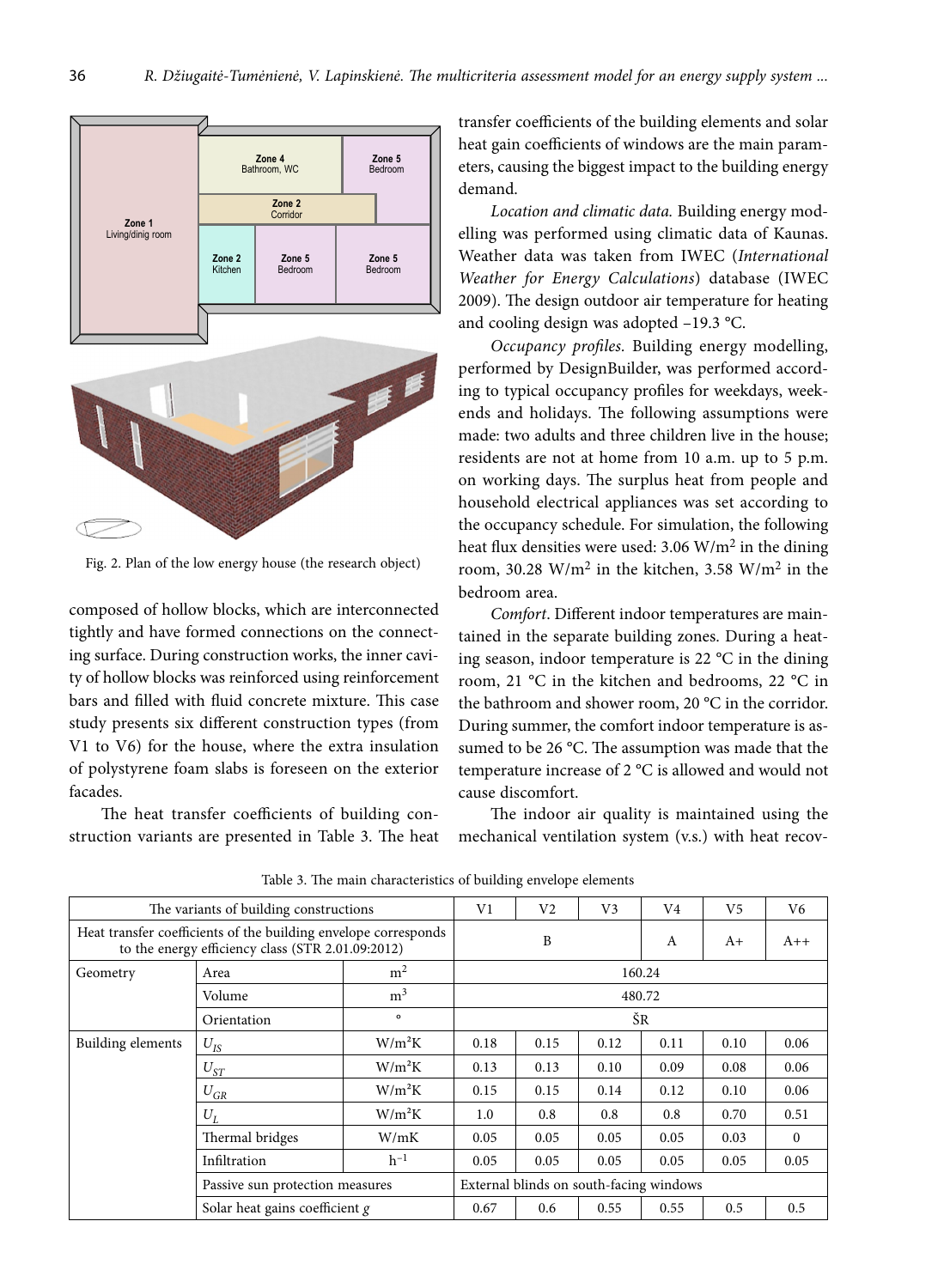ery with 85% temperature efficiency. The plate heat exchanger is foreseen in the supply and exhaust ventilation unit. The same ventilation system is foreseen in all the combinations of BESS (from D1 to D15). Supplied and returned air amount is 190  $m^3/h$ . The air change of  $0.4 h^{-1}$  is ensured in the premises. In accordance to energy modelling results, the seasonal energy efficiency ratio of ventilation unit with heat recovery is 57%.

*Operation mode of building engineering systems*. In the case study, underfloor heating systems are foreseen. The temperatures of supply and return medium are 40 °C and 35 °C. The heating system is equipped with a control set of internal temperature change. During the heating season (from October to April) on working days from 10 a.m. to 5 p.m., the indoor temperature reduction of 2 °C is provided.

The assumption was made that the mechanical ventilation system would work one hour before occupants come back home and during the time of their presence. During the heating season, the supplied air temperature is 20 °C. During absence time (from 10 am to 4 pm), the ventilation system is turned off.

The decision to install the passive sun protection measures was made after the analysis of modelling results of the first building construction type (V1). The external blinds were foreseen on the southern facade for all building construction variants (from V1 to V2) in order to avoid the mechanical cooling system. The modelling results showed that the indoor temperature reaches 27 **°**C with installed external blinds. The mechanical cooling system is not provided in this case study.

*Building energy demand for domestic hot water.*  The case study presents a typical single family detached house with two adults and two children. The energy demand for domestic hot water (DHW) preparation is 4110 kWh/a, when the average temperature of cold water is assumed to be variable. The average DHW consumption is 50 litres per person per day. Therefore, the building energy supply system is designed to provide 200 l of hot water per day at 55 °C for a single family house.

*Building energy balance.* The energy demand for heating, ventilation, domestic hot water, lighting and household appliances are evaluated in the energy balance of the low energy house.

The heat balance of the house is presented in Figure 3. The heat demand for domestic hot water  $(25.6 \text{ kWh/m}^2a)$  and ventilation  $(13.2 \text{ kWh/m}^2a)$  are

the same for all building construction variants. The highest heat demand for space heating  $(35.5 \text{ kWh/m}^2a)$ is obtained in case of V1. However, it could be decreased to 14.7 kWh/ $m<sup>2</sup>a$  if the variant V6 is chosen.

Figure 4 presents the energy balance of the house, where the electricity energy demand for ventilation, lighting and household electrical appliances is evaluated. The electricity energy demand for circulation pumps of BESS is evaluated separately, because each combination of technologies of BESS generates the different electricity demand. Therefore in this case study,



Fig. 3. The energy demand of the low energy house for space heating, ventilation and domestic hot water



Fig. 4. The energy balance of the low energy house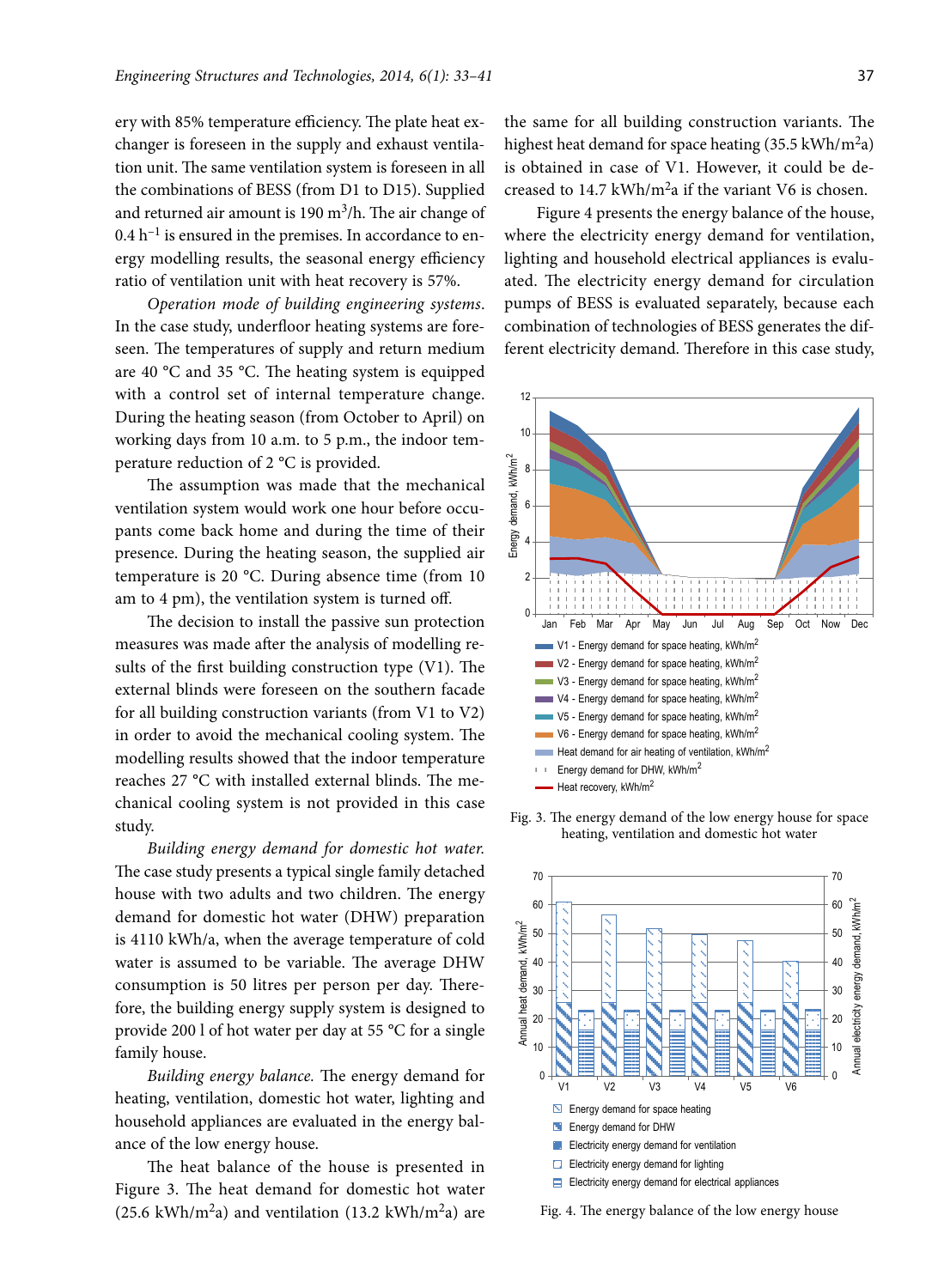the electricity demand for ventilation, lighting and electrical appliances is the same in all variants. The energy demand for space heating has the greatest impact on the total energy demand in the energy balance of the building.

# **2.2. Simulation of combinations of technologies of building energy supply system**

Combinations of BESS technologies were set after the energy simulation of different building construction variants. In this study, 15 combinations of BESS technologies were analysed. The combinations from D1 to D15 consist of different types of generators (boilers, heat pumps) and the integrated technologies of renewable energy sources (solar collectors and solar cells). All combinations were simulated separately for every variant (from V1 to V6) of the building constructions, using simulation tool Polysun. The results of simulations and systematic energy analysis present the seasonal energy efficiencies of energy generationtransformation (ε*gen*), storage (ε*<sup>s</sup>* ), distribution and emission (ε*e,d*) subsystems, numerical values of which depend on the technical perfection of subsystems and the variation of climatic conditions over the year (Table 4). The analysis of results showed that the system performance factor (SPF) influences the formation of optimal BESS combination. SPF is expressed by the ratio of primary energy demand and building energy demand for space heating, ventilation and domestic

hot water. Considering the energy efficiency, the best BESS combinations are with the integrated technologies of renewable energy sources (combinations from D1 to D6).

## **2.3. Constraints of renewable energy sources**

This study focused on solar energy technologies (solar cells and solar collectors). These technologies were integrated into BESS combinations. The assumption was made that renewable energy produced on-site is not exported to the external grid. The main constraints of the integration of renewable energy sources into the building energy supply system originate due to the energy conversion process in technologies. Therefore, the main limitations for solar energy systems are set into the presented assessment model. In order to determine these limitations, the simulations of systems and sensitivity analysis were performed (Džiugaitė-Tumėnienė, Jankauskas 2013). The results showed that the option of 7.2  $m<sup>2</sup>$  flat plate solar collectors (tilted 45 $^{\circ}$ ) with the  $0.5$  m<sup>3</sup> storage tank is the optimal decision, when the energy demand for DHW is lower than 372 kWh/per month. In this case, the total annual solar energy to the system is 21.4 kWh/m<sup>2</sup>a (3281 kWh/a). Therefore, the total annual solar fraction of solar energy to the system is about 31%. The corresponding annual solar fraction for the DHW coverage is about 68.5%. The remaining auxiliary energy demand, covered by heat generator (boiler or heat pump), is  $48.3 \text{ kWh/m}^2$ a.

| Combination     | The size of technology                                                                                                       | $\varepsilon_{e,d}$ | $\varepsilon$ | $\varepsilon_{gen}$ | $\varepsilon_{SC}$ | $\varepsilon_{pV}$ |
|-----------------|------------------------------------------------------------------------------------------------------------------------------|---------------------|---------------|---------------------|--------------------|--------------------|
| D1              | WB (11.2 kW, 500 l) + v.s. (190 m <sup>3</sup> /h)                                                                           | 0.963               | 0.920         | 0.655               |                    |                    |
| D <sub>2</sub>  | WB (11.7 kW, 500 l) + v.s. $(190 \text{ m}^3/\text{h}) + \text{SC}$ (7.2 m <sup>2</sup> )                                    | 0.964               | 0.930         | 0.624               | 0.372              |                    |
| D <sub>3</sub>  | WB (11.7 kW, 500 l) + v.s. (190 m <sup>3</sup> /h) + SC (7.2 m <sup>2</sup> ) + PV (200 W <sub>p</sub> )                     | 0.964               | 0.930         | 0.624               | 0.372              | 0.130              |
| D4              | PB (9.3 kW, 500 l) + v.s. (190 m <sup>3</sup> /h)                                                                            | 0.962               | 0.920         | 0.791               |                    |                    |
| D5              | PB (10.1 kW, 500 l) + v.s. (190 m <sup>3</sup> /h) + SC (7.2 m <sup>2</sup> )                                                | 0.963               | 0.930         | 0.727               | 0.368              |                    |
| D <sub>6</sub>  | PB (10.1 kW, 500 l) + v.s.(190 m <sup>3</sup> /h) + SC (7.2 m <sup>2</sup> ) + PV (200 W <sub>n</sub> )                      | 0.963               | 0.930         | 0.727               | 0.368              | 0.130              |
| D7              | GB $(7.7 \text{ kW}, 300 \text{ l}) + \text{v.s.} (190 \text{ m}^3/\text{h})$                                                | 0.962               | 0.930         | 0.948               |                    |                    |
| D <sub>8</sub>  | GB (8.2 kW, 500 l) + v.s. $(190 \text{ m}^3/\text{h})$ + SC (7.2 m <sup>2</sup> )                                            | 0.962               | 0.920         | 0.896               | 0.361              |                    |
| D <sub>9</sub>  | GB (8.2 kW, 500 l) + v.s.(190 m <sup>3</sup> /h) + SC (7.2 m <sup>2</sup> ) + PV (200 W <sub>n</sub> )                       | 0.962               | 0.920         | 0.896               | 0.361              | 0.130              |
| D10             | $HP_{air-water}$ (7.3 kW, 300 l) + v.s. (190 m <sup>3</sup> /h)                                                              | 0.963               | 0.940         | 2.15                |                    |                    |
| D11             | $HP_{air-water}$ (7.3 kW, 500 l) + v.s. (190 m <sup>3</sup> /h) + SC (7.2 m <sup>2</sup> )                                   | 0.964               | 0.940         | 2.05                | 0.373              |                    |
| D <sub>12</sub> | $HP_{air-water}$ (7.3 kW, 500 l) + v.s. (190 m <sup>3</sup> /h) + SC (7.2 m <sup>2</sup> ) + PV (200 W <sub>p</sub> )        | 0.964               | 0.940         | 2.05                | 0.373              | 0.130              |
| D <sub>13</sub> | $HP_{\text{brine-water}}$ (7.3 kW, 300 l) + v.s. (190 m <sup>3</sup> /h)                                                     | 0.962               | 0.940         | 3.21                |                    |                    |
| D14             | $HP_{\text{brine-water}}$ (7.3 kW, 500 l) + v.s.(190 m <sup>3</sup> /h)+ SC (7.2 m <sup>2</sup> )                            | 0.970               | 0.940         | 3.42                | 0.386              |                    |
| D <sub>15</sub> | $HP_{\text{brine-water}}$ (7.3 kW, 500 l) + v.s.(190 m <sup>3</sup> /h)+ SC (7.2 m <sup>2</sup> ) + PV (200 W <sub>p</sub> ) | 0.970               | 0.940         | 3.42                |                    | $0.386 \mid 0.130$ |

Table 4. Seasonal energy efficiency coefficients of generation, storage, distribution and emission subsystems of BESS of V1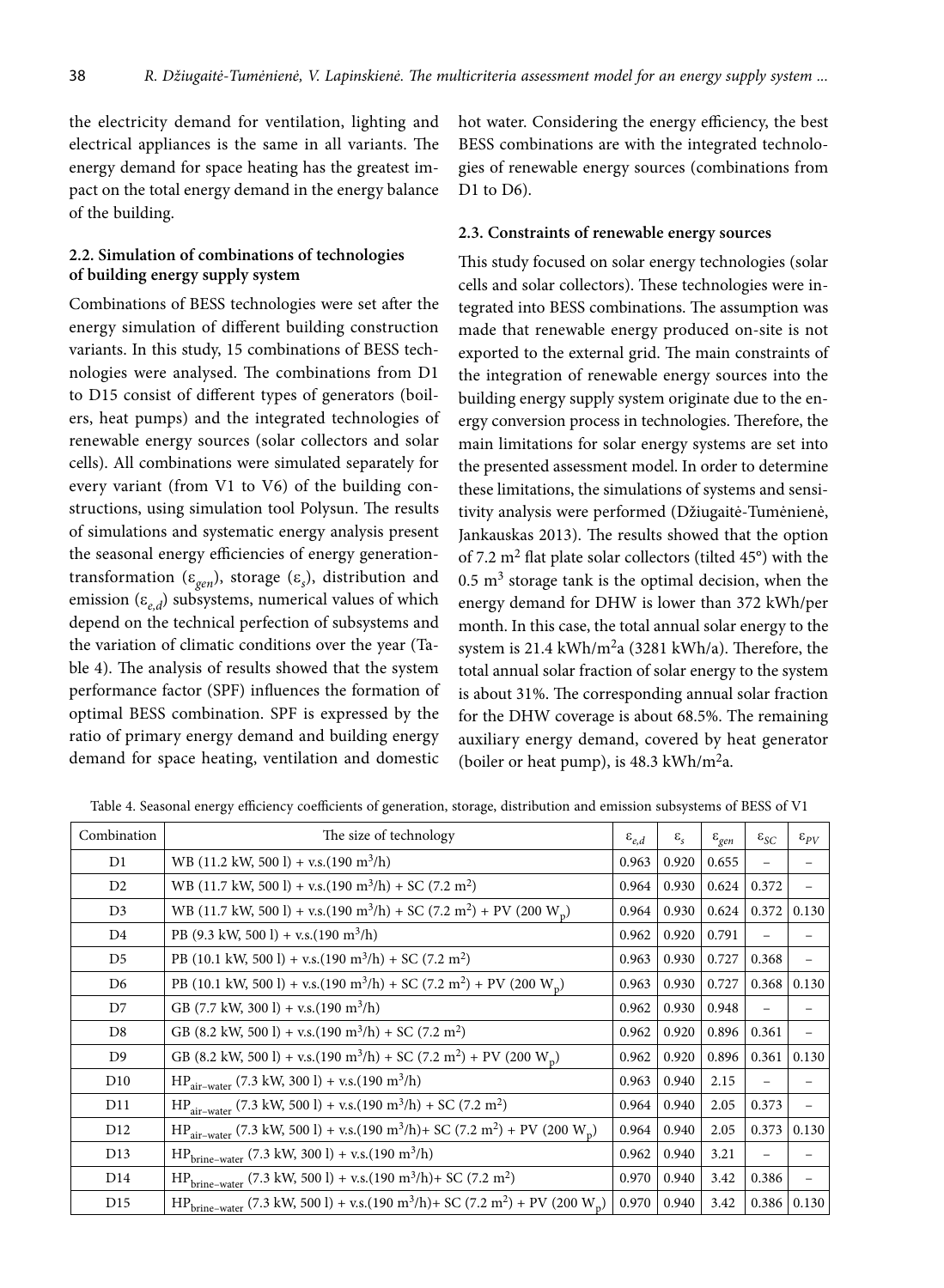Solar cells of 200  $W_p$  installed power are integrated into the combinations of D3, D6, D9, D12, D15. The polycrystalline solar cells of  $1 \text{ m}^2$  are provided, which cover the annual electricity demand (34.4 kWh/a), required for the operation of circulation pump in the solar collector system. Therefore, the main technical constrains of solar energy technologies are: the solar collectors produce 3281 kWh/a of heat, solar cells – 34.4 kWh/a of electricity.

#### **3. Results**

Considering each criteria (energy, ecological, economic, comfort and system functionality) separately, the different optimal configuration of BESS is obtained. The combination of D6 is optimal according to energy and ecological criteria. However, in pursuance of economic efficiency, the optimal combination is D1. When functionality criterion is important, the combination of D7 has to be selected. Therefore, the assessment results of combinations show that the mismatch between indicator values (primary energy demand, amount of  $CO<sub>2</sub>$  emissions, global cost, comfort, functionality) complicates the final decision making.



Fig. 5. Optimal combination of technologies of a building only by 5.5.<br>cost by 9%. energy supply system

The multicriteria decision making method WASPAS is used for the integrated assessment of BESS technology combinations. The results are presented in Figure 5, which demonstrate that the optimal combination is D1, when the main heat generator is a wood boiler and electricity is supplied by the national electricity grid.

Comparing variants of building constructions, the highest optimal value is obtained in case of V4 (Table 5). As can be seen from Table 5, the additional insulation for V6 variant of building construction determines the decrease of primary energy by  $5.5\%$ ,  $CO<sub>2</sub>$ emission by 2.4%, global cost by 9%, comparing to the results of V1 variant.

In case of V6, the heat transfer coefficient of walls is increased by 67%, roof – 54%, ground – 60%, and the heat transfer coefficient of windows is decreased by 49%. Therefore, the research shows, that the selection of optimal combination of BESS technologies has the greatest impact on the final energy performance of the building.

### **Conclusions**

- 1. The presented multicriteria assessment model of the building energy supply system allowed determining the optimal combination of the technologies of building energy supply system (BESS) considering energy efficiency, environmental impact, economic rationality, comfort and functionality criteria.
- 2. The results showed that the selection of optimal combination of BESS technologies has the greatest impact on the final energy performance of the building, because the additional insulation of building constructions, when the heat transfer coefficient of walls is increased by  $67\%$ , roof  $-54\%$ , floor  $-60\%$ and the heat transfer coefficient of windows is decreased by 49%, gives the reduction of final energy only by 5.5%,  $CO<sub>2</sub>$  emission by 2.4% and the global

|                | PE, $kWh/m^2$ | $ CO_2, \text{kg}_{CO2}/\text{m}^2 $ | GC, $LTL/m2$ | Cmf, % | Fnc, $%$ | Opt. combination | Optimal value |
|----------------|---------------|--------------------------------------|--------------|--------|----------|------------------|---------------|
| V <sub>1</sub> | 83.3          | 15.1                                 | 505          | 49.3   | 67       | D <sub>1</sub>   | 0.94386       |
| V <sub>2</sub> | 81.9          | 15.0                                 | 494          | 54.9   | 67       | D <sub>1</sub>   | 0.94635       |
| V <sub>3</sub> | 80.7          | 14.8                                 | 482          | 55.2   | 67       | D <sub>1</sub>   | 0.94704       |
| V4             | 80.1          | 14.8                                 | 477          | 58.0   | 67       | D <sub>1</sub>   | 0.94733       |
| V <sub>5</sub> | 79.8          | 14.8                                 | 473          | 55.2   | 67       | D <sub>1</sub>   | 0.94727       |
| V <sub>6</sub> | 78.7          | 14.7                                 | 460          | 56.3   | 67       | D <sub>1</sub>   | 0.94614       |

Table 5. The optimal values of variants of building constructions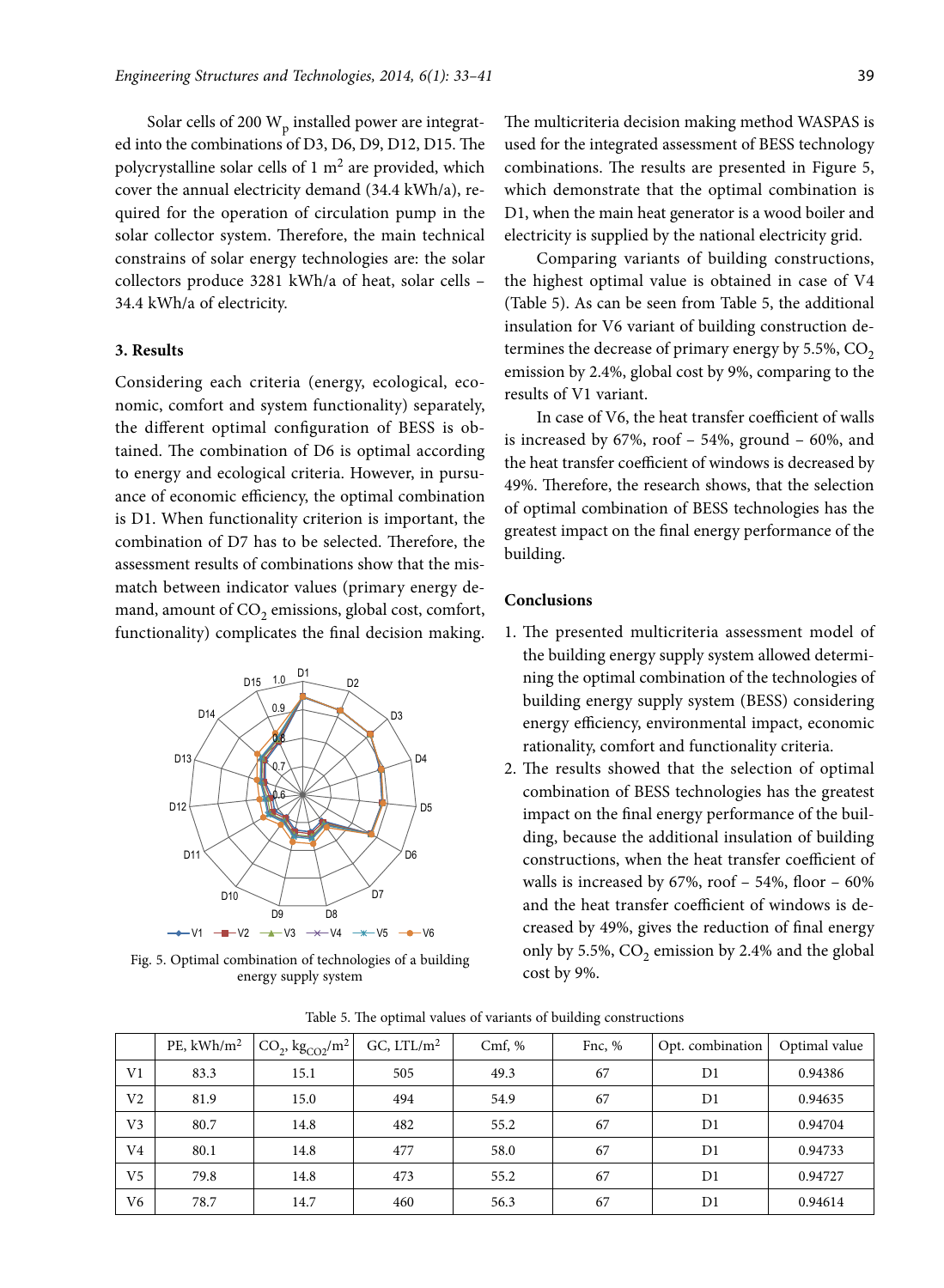- 3. Considering the implementation of the requirements for the low energy and passive houses in Lithuania and other cold climate countries, the optimal solution is:
	- heat transfer coefficients for: walls  $0.11 \text{ W/m}^2\text{K}$ , roof  $-0.09 \text{ W/m}^2\text{K}$ , floor  $-0.12 \text{ W/m}^2\text{K}$ , windows  $-0.80$  W/m<sup>2</sup>K;
	- building energy supply system wood boiler and the electricity from the national electricity grid. The optimal value can be achieved, when primary energy demand is 80 kWh<sub>pF</sub>/m<sup>2</sup>, the amount of  $CO_2$  emissions is 14.8 kg<sub>CO2</sub>/m<sup>2</sup> and the share of renewable energy sources is 58%.

#### **References**

- Commission of the European Communities 2011. *Communication of commission: Energy Efficiency Plan 2011* [online], [cited 03 March 2013]. Brussels. 15 p. Available from Internet: http://eur-lex.europa.eu/LexUriServ/LexUriServ. do?uri=COM:2011:0109:FIN:EN:PDF
- Diakaki, C.; Grigoroudis, E.; Kolokotsa, D. 2008. Towards a multiobjective optimization approach for improving energy efficiency in buildings, *Energy and Buildings* 40 (9): 1747– 1754. http://dx.doi.org/10.1016/j.enbuild.2008.03.002
- Dufo-López, R.; Bernal-Agustín, J. L. 2009. Efficient design of hybrid renewable energy systems using evolutionary algorithms, *Energy Conversion and Management* 50(3): 479–489. http://dx.doi.org/10.1016/j.enconman.2008.11.007
- Džiugaitė-Tumėnienė, R.; Jankauskas, V. 2013. Integration and optimization of renewable energy sources in a low energy house, in *Proceedings of the 13th Conference of Young Scientists on Energy Issues "CYSENI 2013"*, 29 May 2013, Lietuvos energetikos institutas, Kaunas, Lietuva. ISSN 1822-7554 (CD).
- European Parliament and Council 2010. Directive 2010/31/EU of the European Parliament and of the Council of 19 May 2010 due on the energy performance of buildings, *Official Journal of the European Union L* 153: 13–35.
- EnergyPlus Energy Simulation 2013. *EnergyPlus Engineering Reference* [online], [cited 11 September 2013]. Available from Internet: http://apps1.eere.energy.gov/buildings/energyplus/pdfs/engineeringreference.pdf
- *EN 15316-1:2007. Heating systems in buildings Method for calculation of system energy requirements and system efficiencies – Part 1: General.* EU, 2007.
- Hamdy, M.; Hasan, A.; Siren, K. 2011. Applying a multiobjective optimization approach for design of low-emission cost-effective dwellings, *Building and Environment* 46(1): 109–123. http://dx.doi.org/10.1016/j.buildenv.2010.07.006
- Hamdy, M.; Hasan, A.; Siren, K. 2013. A multistage optimization method for cost-optimal and nearly-zero-energy building solutions in line with the EPBD-recast 2010, *Energy and Buildings* 56: 189–203. http://dx.doi.org/10.1016/j.enbuild.2012.08.023
- Ihm, P.; Krarti, M. 2012. Design optimization of energy efficient residential buildings in Tunisia, *Building and Environment* 58: 81–90. http://dx.doi.org/10.1016/j.buildenv.2012.06.012
- IWEC 2009. *Weather files (International Weather for Energy Calculations)*, ASHRAE, Atlanta, USA.
- Kayo, G.; Ooka, R. 2010. Building energy system optimizations with utilization of waste heat from cogenerations by means of genetic algorithm, *Energy and Buildings* 42(7): 985–991. http://dx.doi.org/10.1016/j.enbuild.2010.01.010
- Luna-Rubio, R.; Trejo-Perea, M.; Vargas-Vázquez, D.; Ríos-Moreno, G. J. 2012. Optimal sizing of renewable hybrids energy systems: a review of methodologies, *Solar Energy* 86(4): 1077–1088. http://dx.doi.org/10.1016/j.solener.2011.10.016
- Machairas, V.; Tsangrassoulis, A.; Axarli, K. 2014. Algorithms for optimization of building design: a review, *Renewable and Sustainable Energy Reviews* 31(1364): 101–112. http://dx.doi.org/10.1016/j.rser.2013.11.036
	- Magnier, L.; Haghighat, F. 2010. Multiobjective optimization of building design using TRNSYS simulations, genetic algorithm, and Artificial Neural Network, *Building and Environment* 45(3): 739–746.

http://dx.doi.org/10.1016/j.buildenv.2009.08.016

- Ooka, R.; Komamura, K. 2009. Optimal design method for building energy systems using genetic algorithms, *Building and Environment* 44(7): 1538–1544. http://dx.doi.org/10.1016/j.buildenv.2008.07.006
- Podvezko, V. 2009. Application of AHP technique, *Journal of Business Economics and Management* 10(2): 181–189. http://dx.doi.org/10.3846/1611-1699.2009.10.181-189

Polysun 2000. *User's manual for Polysun 3.3*. SPF, Switzerland.

- Saaty, T. L.; Erdener, E. 1979. A new approach to performance measurement the analytic hierarchy process, *Design Methods and Theories* 13(2): 62–68.
- *STR 2.01.09:2012. Pastatų energinis naudingumas. Energinio naudingumo sertifikavimas* [Energy performance of buildings. Certification of energy performance]. Vilnius, 2012.
- Zavadskas, E. K.; Turskis, Z.; Antucheviciene, J.; Zakarevicius, A. 2012. Optimization of weighted aggregated sum product assessment, *Electronics and Electrical Engineering* 6(122): 3–6.